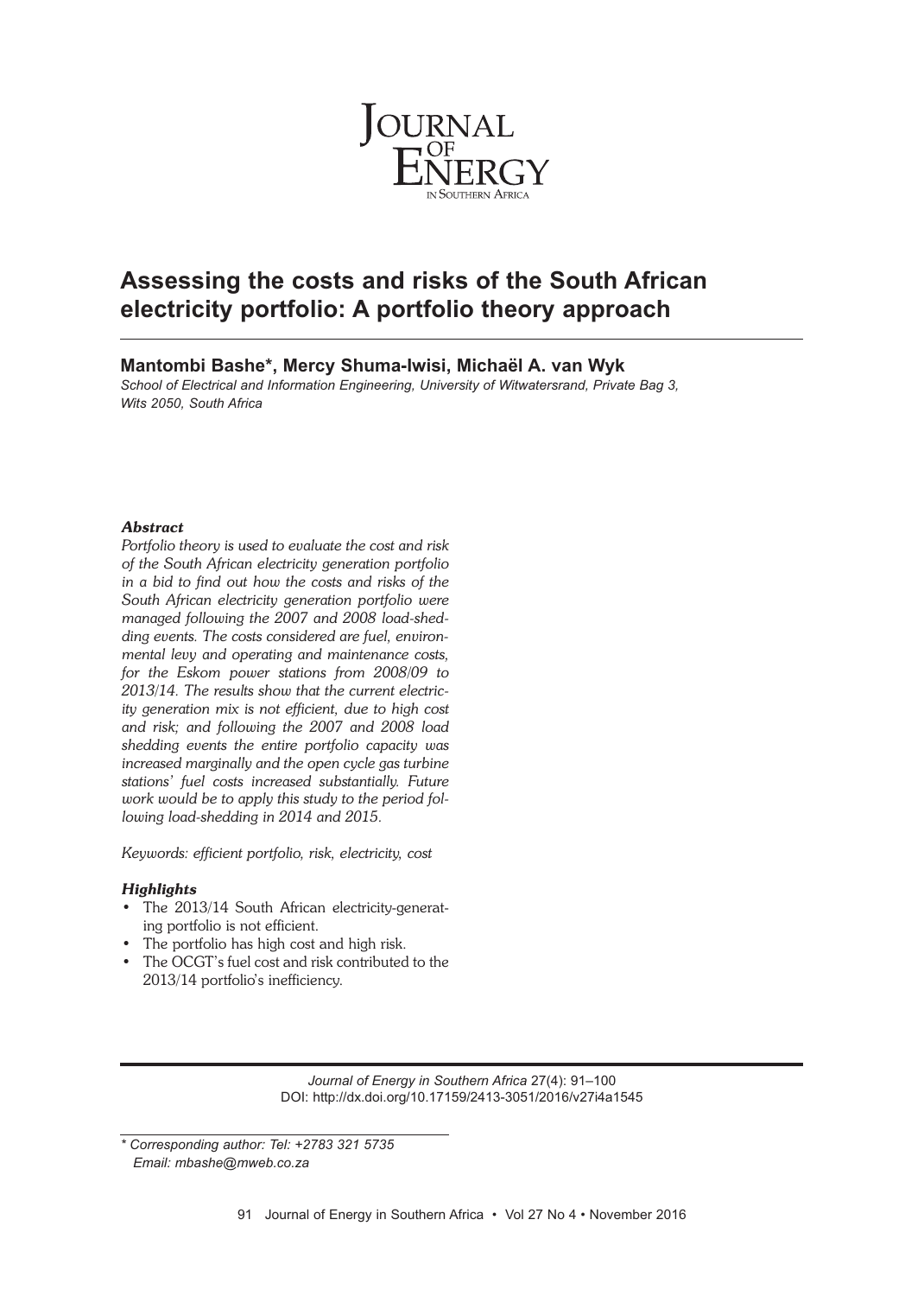## **1. Introduction**

### *1.1 South African generating landscape*

Eskom generates approximately 95% of the electricity used in South Africa (Eskom, 2011). Eskom Holdings SOC Limited (Eskom) is a state-owned company. In the study period the South African electricity portfolio consisted of coal, hydro, open cycle gas turbine (OCGT), nuclear, pumped storage (PS) and wind stations. Table 1 presents the generation capacities that were used to assess the costs and risks of the South African electricity portfolio. It shows that from 2008/09 (1 April 2008 to 31 March 2009) to 2013/14 South Africa's electricity generation capacity increased slightly. Minor changes are observed in coal and nuclear capacities because Camden, Grootvlei, and Komati coal stations which had been mothballed were returned to service; Arnot coal station was upgraded; and Koeberg nuclear power station was enhanced. During the period covered in Table 1, total capacity increased by 1 492 MW.

Figure 1 presents the normalised electricity consumption met by each technology in the generating portfolio during the study period. Electricity consumption for coal was calculated using energy sentout data and operating hours per coal power station. The power plants that were returned to service were excluded from the calculations as some of the units were commissioned during the period, 2008/09 to 2013/14. The data was normalised because of the huge differences in the technology capacities. Figure 1 indicates that the electricity consumption met by coal stations started to decrease from 2011/12. The coal stations' unplanned capacity loss factor increased from 2.95% in 2010/11 to 14.24% in 2013/14 as observed in the data provided by Eskom. It is possible that the consumption met by coal stations' decrease was influenced by the increase in the unplanned capacity loss factor, which is a measure of lost energy caused by unplanned production interruptions due to equipment failures and other plant conditions.

As seen in Figure 1, with the exception of the capacity met by OCGT stations, electricity consumption met by other technologies also decreased as from 2011/12. Consumption met by coal and hydro stations continued to decrease in 2012/13. In the period 2012/13 to 2013/14 the consumption met by OCGT stations continued to increase to 1.77. Consumption met by nuclear stations increased to 1.14 and that of PS stations increased to 0.65. This implies that, to a large extent, electricity consumption not met by the coal stations was met by OCGT stations and to a lesser extent by nuclear and PS stations. Normally, OCGT and PS stations are peaking stations, which are operated during peak periods and in emergency situations (Eskom, 2011; 2012; 2013), while coal stations are base stations.



**Figure 1: Normalised electricity consumption per technology.**

| Table 1: Generation capacities of South Africa's electricity portfolio, 2008–2014. |  |  |  |
|------------------------------------------------------------------------------------|--|--|--|
|                                                                                    |  |  |  |

| <b>MW</b>   | 2008/09 | 2009/10 | 2010/11 | 2011/12 | 2012/13 | 2013/14 |
|-------------|---------|---------|---------|---------|---------|---------|
| Coal        | 34 294  | 34 658  | 34 952  | 35 487  | 35 718  | 35 726  |
| Hydro       | 600     | 600     | 600     | 600     | 600     | 600     |
| Nuclear     | 1800    | 1800    | 1830    | 1830    | 1860    | 1860    |
| <b>OCGT</b> | 2 4 0 9 | 2 4 0 9 | 2 4 0 9 | 2 4 0 9 | 2 4 0 9 | 2 4 0 9 |
| <b>PS</b>   | 1 400   | 1 400   | 1 400   | 1 400   | 1 400   | 1 400   |
| Wind        | 3       | 3       | 3       | 3       | 3       | 3       |
| Total       | 40 50 6 | 40 870  | 41 194  | 41 729  | 41 990  | 41 998  |
|             |         |         |         |         |         |         |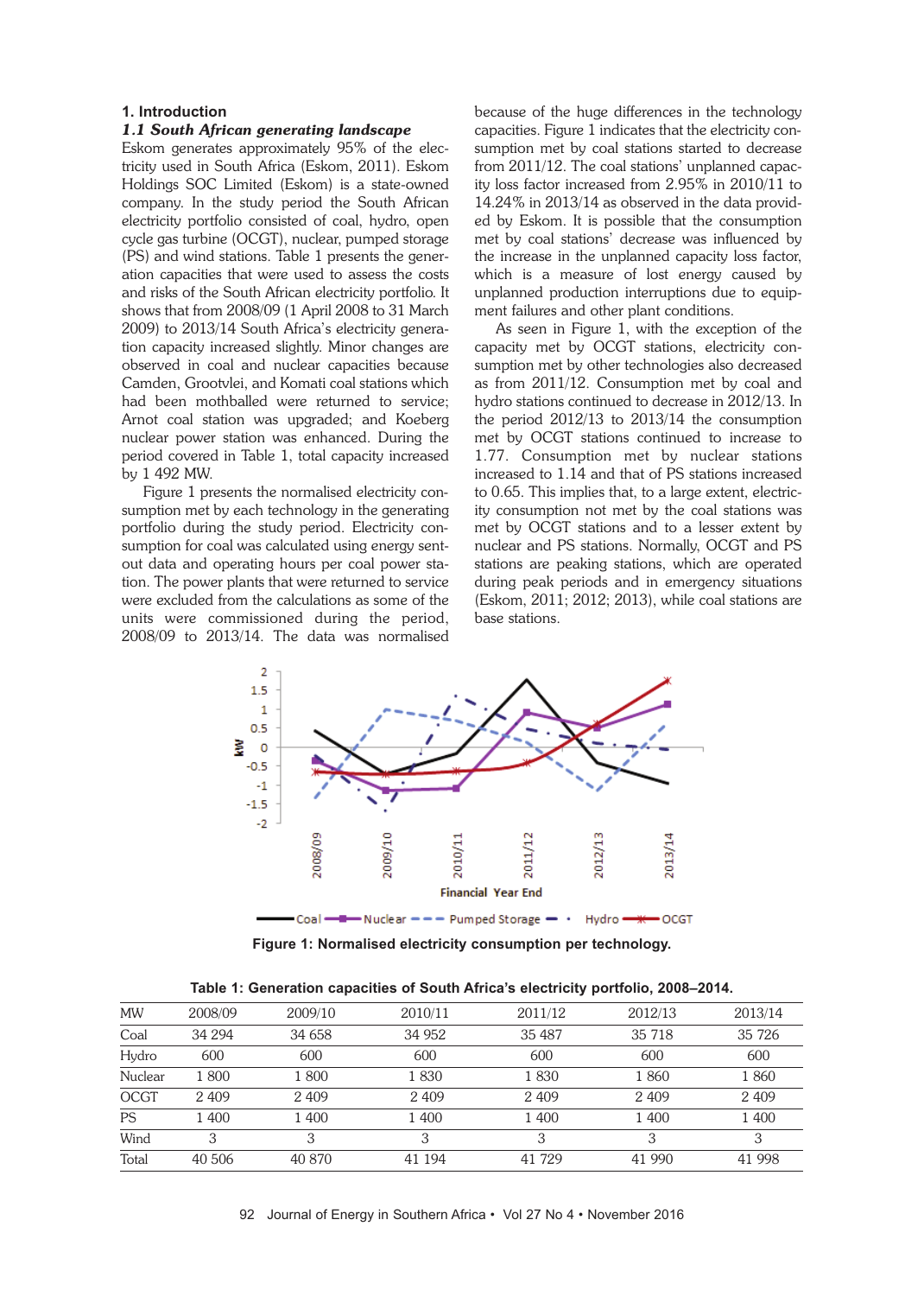# *1.2 Portfolio theory*

The objective of this paper is to apply portfolio theory to assess the costs and risks of the South African electricity generation portfolio following load-shedding in 2007 and 2008.

It can be noted that the application of portfolio theory (PT) to assess the costs and risks of the South African generating portfolio has not been done before. PT applied in this paper is as defined by Harry Markowitz in Markowitz (1952) and in Markowitz (1959) and not by Maslow (1943). Portfolio theory is sometimes referred to as modern portfolio theory (model), Markowitz model (theory), mean-variance model (theory), and portfolio optimisation theory (model) (Skarica & Lukac, 2012). PT has been used in other countries to evaluate electricity-generation portfolios and this is discussed in Bar-Levy and Katz (1976), Awerbuch (1993), (Awerbuch & Berger (2003), Beltran (2009), Krey and Zweifel (2006), Zhu and Fan (2010), and Cunha and Ferreira (2014).

#### *1.3 Markowitz efficient portfolio*

Markowitz (1959) defined a good financial portfolio as more than just a long list of financial securities and bonds, a balanced whole that provides the investor with protection and opportunities with respect to a wide range of contingencies. Markowitz defined portfolio as an efficient portfolio if:

- the *P* is obtainable;
- there is portfolio *Q* whose expected return is greater than *P*'s, then the risk of *Q* is greater than *P*'s; and
- there is portfolio *S* whose risk is less than *P*'s then the expected return of *S* is less than P's.

A curve that joins all the portfolios that behave like portfolio *P* is called an efficient frontier, and all other portfolios that do not lie on the efficient frontier are inefficient portfolios. Mathematically, PT reduces to Equations 1–5 in the case of a portfolio made up of *N* securities (Markowitz, 1959):

$$
ext{Max } R = \sum_{i=1}^{N} X_i \mu_i
$$

s.t. 
$$
\sigma = \left[\sum_{i=1}^{N} \sum_{j=1}^{N} X_i X_j \rho_{ij} \sigma_i \sigma_j\right]^{1/2}
$$
  
\n $\sum_{i=1}^{N} X_i = 1$ , and  $X_i \ge 0 \forall i$  (1)

Where:

$$
\mu_i = \frac{1}{T} \sum_{t=1}^T r_{it} \tag{2}
$$

$$
cov(r_i, r_j) = E[(r_i - \mu_i)(r_j - \mu_j)], i \neq j \qquad (3)
$$

$$
\rho_{ij} = \frac{cov(r_i, r_j)}{\sigma_i \sigma_j} \tag{4}
$$

$$
\sigma_i = \sqrt{E(r_i - \mu_i)^2} \tag{5}
$$

- $X_i$  is the weight of a financial security in the portfolio, financial securities and their weights are chosen by an investor;
- $\mu_i$  is the average return of a financial security over a given period;
- $r_{it}$  is the actual return of a financial security at time;
- *T* is the total historic period (number of: years or months or days, etc);
- $\sigma$  is the portfolio standard deviation, representing portfolio risk;
- $\sigma_i$  is the standard deviation for security;
- *E* is the expectation or average;
- $\rho_{ij}$  is the correlation coefficient between securities; and
- *cov*( $r_i$ ,  $r_j$ ) is the covariance between securities and emphasises portfolio diversification.

Diversification is about investing in many securities from different industries, where securities' gains and losses will be influenced by different factors. Diversification also reduces the portfolio's risk, but does not eliminate it (Markowitz, 1959).

#### *1.4 Portfolio theory in electricity generation*

Although PT has been widely used in electricity generation, this section is limited to cases where actual historic electricity generation costs were used in the assessment. This approach excludes cases where: data was estimated (Zhu & Fan, 2010); proxy data was used (Beltran, 2009); and data was gathered from literature (Paz et al., 2014).

United States utility companies were facing a problem of optimising their fossil fuel mix. Bar-Lev and Katz (1976) applied PT on a regional basis to determine if the 1969 US electricity utilities were efficient users of fossil fuel. The regions were using a combination of coal, oil and gas. The results showed that, although the regions fuel mixes were efficiently diversified, fossil fuel mixes in three regions were on the respective efficient frontier, and below the efficient frontier in another six regions. The risk for these regional portfolios was also found to be high.

Awerbuch, 2000 applied PT to the 1998 US electricity portfolio, which was made up of coal and gas. The results showed that the US mix was not on the efficient frontier. Awerbuch showed that by adding 6% of renewables the 1998 portfolio risk would be reduced. The efficient portfolio reduced coal from 77% to 65% and increased gas from 23% to 35%. Awerbuch (2006) used PT in analysing the following portfolios: year 2000 and projected to 2010 for the European Union generating portfolio; year 2002 for the US, and year 2000 and projected to 2010 for Mexico. The results showed that all these portfolios were not efficient because of high costs and high risks. The efficient alternative portfolios replaced the fossil fuels with renewables.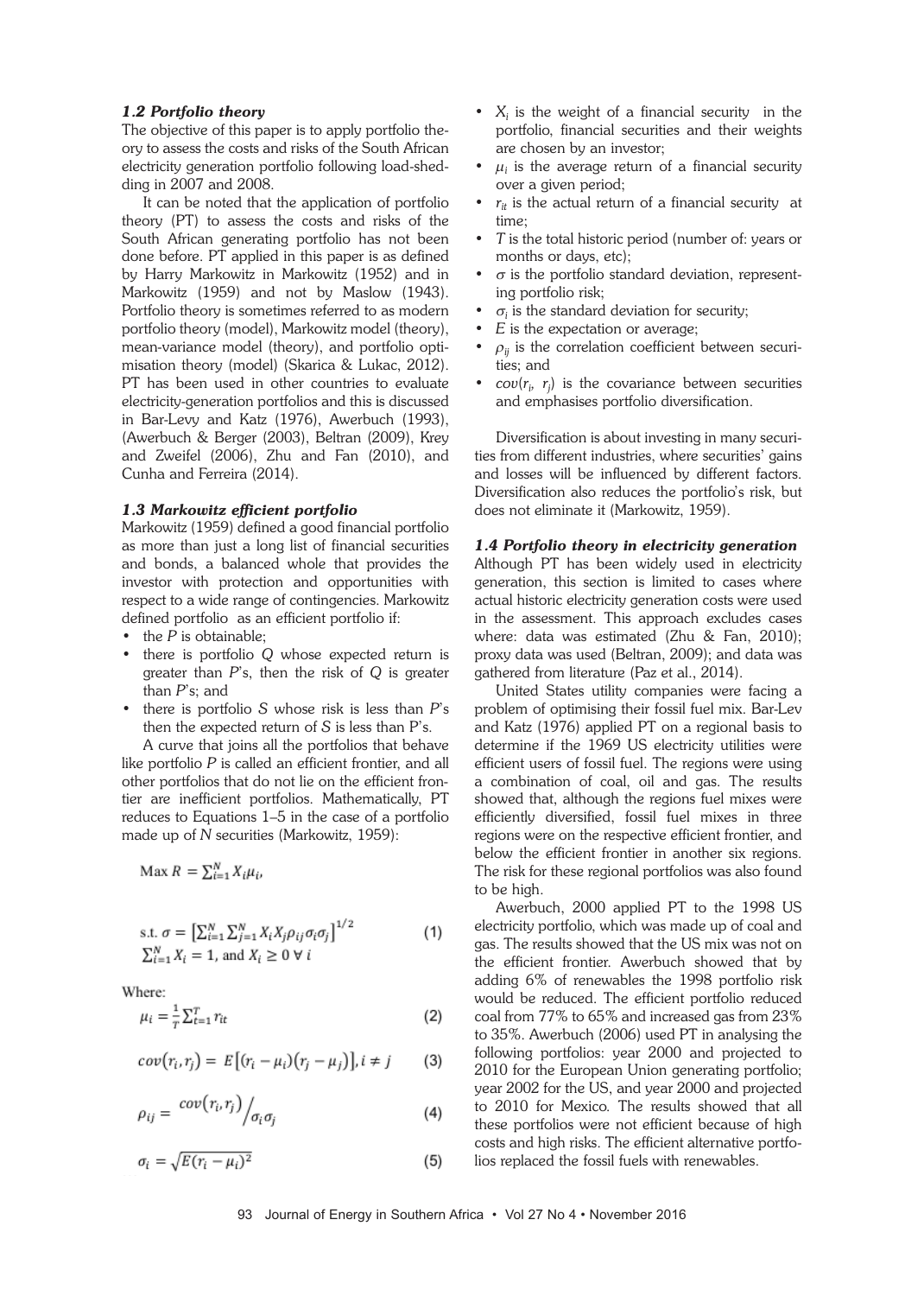Krey and Zweifel (2006) applied PT to determine if the year 2003 electricity generation technology mix for Switzerland and US were efficient. The Swiss portfolio consisted of nuclear, run-of-river, storage hydro, and solar, whereas the US portfolio was made up of coal, nuclear, gas, oil and wind. The results showed that Swiss portfolio was inefficient, due to high costs and high risk, and the US portfolio was not efficient due to high costs.

Cunha and Ferreira (2014) applied PT to Portugal's 2012 electricity generation portfolio, which was made up of renewable resources (wind, small hydro and photovoltaic), fossil fuels and imports. The results showed that the portfolio was not efficient, but close to the efficient frontier.

The review above shows that in almost all the cases, irrespective of the electricity portfolios used, the mixes are inefficient according to the PT. In this paper we seek to answer the question: What is the case of the South African electricity generation portfolio? Section 2 discusses the data used in the assessment period; Section 3 represents the methodology; Section 4 discusses the results and Section 5 is the conclusion.

## **2. Data**

The costs focused on are the fuel costs used in the electricity generation plants, the generating maintenance costs, and the environmental levy.

## *2.1 Fuel costs, environmental levy and maintenance costs*

The fuel costs data was obtained for coal, water, diesel, and uranium. There is no carbon tax in South Africa, but an electricity environmental levy was introduced in 2009 by the Department of Finance to apply to the sales of electricity generated from non-renewable sources (Eskom, 2009). Environmental levy rates are presented in Table 4 (Gordhan, 2011, 2012, 2013, 2014; Eskom, 2009).

**Table 2: South African environmental levy rates.**

| <b>Effective date</b> | Cents/kWh |
|-----------------------|-----------|
| 1 July 2009           |           |
| 1 April 2011          | 2.5       |
| 1 July 2012           | 35        |

In the absence of carbon tax, the levy serves to promote energy efficiency and encourage lower greenhouse gas emission (Nene, 2015). According to Nene, steps are being taken to make sure that electricity users also pay the levy.

In 2015 a carbon tax bill was released for comment by the Treasury (Republic of South Africa, National Treasury, 2015). The bill states that the tax will be levied in respect of the sum of the greenhouse gas emissions expressed as carbon dioxide

equivalent resulting from fossil fuel combustion, fugitive emissions in respect of commodity, and industrial process or product use. The carbon tax rate will be R120 per tonne of carbon dioxide equivalent of the greenhouse gas emissions from 1 January 2017. At this stage it is not clear if the environmental levy will be phased out when as the carbon tax becomes effective. The maintenance costs discussed in this paper are the operating and maintenance costs per power station, excluding head office operating costs.

# *2.2 Data collected for the study*

Data collected was the actual annual fuel costs in rand, actual maintenance costs in rand, and actual annual energy sent out in GWh for each of the 22 power plants (Eskom, 2013). The maintenance and operating costs are made up of the respective stations' actual operating, repair and maintenance costs. The environmental levy costs in c/kWh were calculated using Table 4 and actual annual energy sent out for coal, nuclear and open cycle gas turbines stations. Fuel and maintenance costs in c/kWh were calculated from the costs in rand and the actual annual energy sent out for each generation technology.

Data was collected from 2008/09 to 2013/14, but the fuel cost data for OCGT, PS and hydroelectric power stations was available only from 2009/10. The 2008/09 fuel costs data for the OCGT, PS and hydroelectric power stations were derived by reducing the 2009/10 fuel cost data by 5.93%, which is the Eskom cost of electricity increase between the two years (Eskom, 2010). The start in period of 2008/09 data corresponds with Eskom's first financial year following load-shedding in 2007 and 2008. The data was analysed using Matlab software with the financial toolbox.

# **3. Methodology**

It is important to note that there are major differences between financial market portfolios, for which PT was first developed, and portfolios in electricity generation. The major differences are that:

- financial market portfolios focus on returns whereas electricity generation portfolios focus on costs. The objective of the financial markets is to maximise portfolio returns whereas the objective of the electricity generation is to minimise portfolio costs;
- financial assets are more easily disposable than electricity generation assets like coal-fired plants (Awerbuch & Berger, 2003); and
- financial securities are almost infinitely divisible, such that a portfolio can contain between 0% and 100% of a given security, which is not the case with electricity generation assets (Awerbuch & Berger, 2003).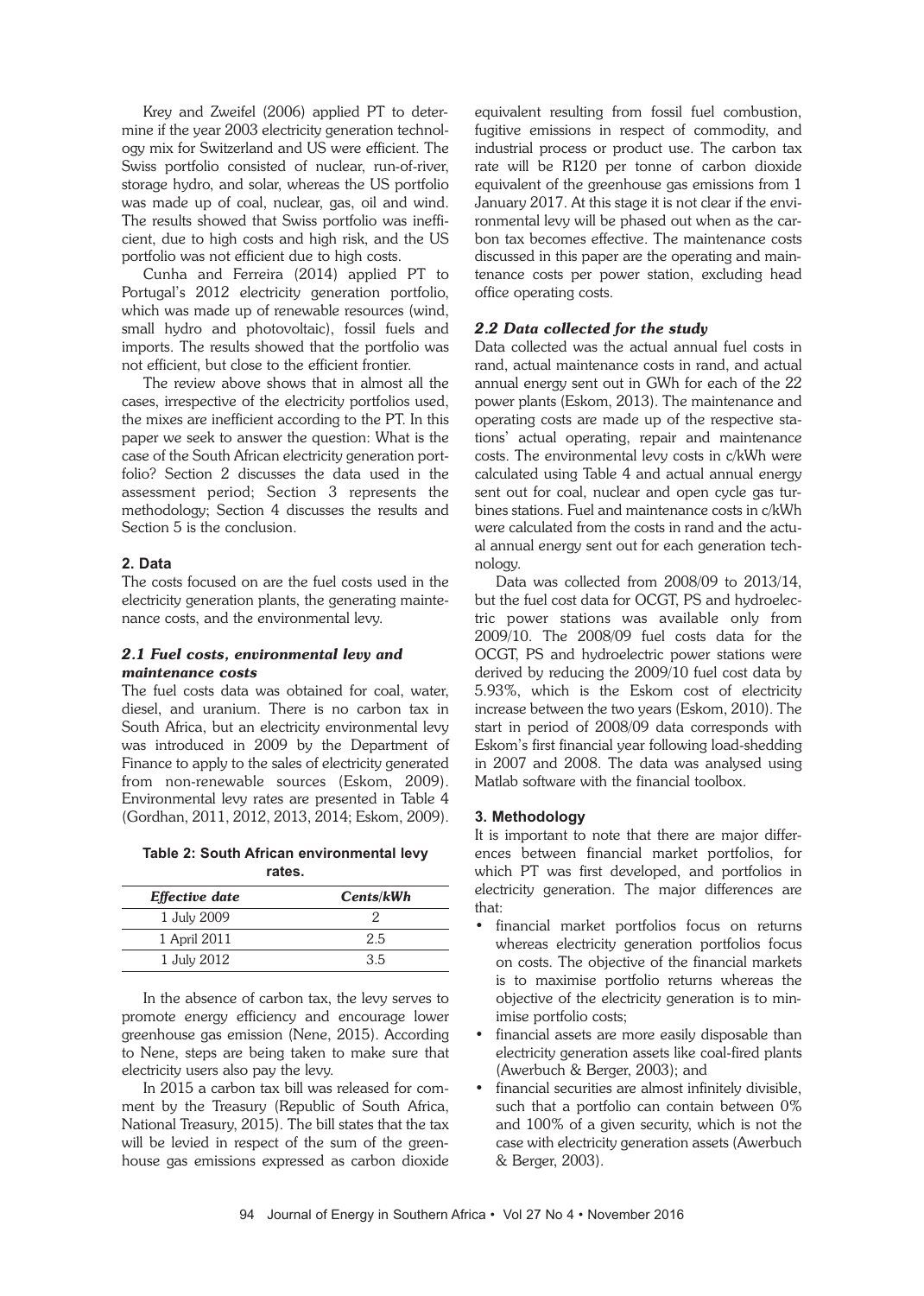Irrespective of these differences, PT is commonly used for valuation of electricity portfolios (Awerbuch & Berger, 2003). Equations 1–5 are modified by replacing securities with the technology cost under consideration. In the case of fuel costs, Equations 6-11 are obtained, and used to analyse fuel and environmental costs and also fuel and maintenance costs.

Min total fuel cost  $(c/kWh) = \text{coal fuel cost } +$  hydro fuel cost + nuclear fuel cost + OCGT fuel cost + pumped storage fuel cost

s.t 
$$
\sigma = \left[ \sum_{i=1}^{N} \sum_{j=1}^{N} X_i X_j \rho_{ij} \sigma_i \sigma_j \right]^{1/2}
$$

 $i,j$  = fuel cost of coal, hydro, nuclear, OCGT and pumped storage

$$
X_{\text{coal}} + X_{\text{hydro}} + X_{\text{nuclear}} + X_{\text{OCGT}} + X_{\text{pumped storage}} = 1, X_i \ge 0
$$
\n
$$
(6)
$$

where Equation 7 was used to calculate the weight of coal fuel cost and the fuel cost weights for other technologies by substituting coal by the respective technologies.

$$
X_{\text{coal}} = \frac{\text{Coal fuel cost}}{\text{Total fuel cost}}\tag{7}
$$

Equation 8 was used to calculate the average of coal fuel cost and the average fuel costs for other technologies by substituting coal by the respective technologies.

$$
\mu_{\text{coal}} = \frac{1}{6} \sum_{i=2008/09}^{2013/14} \text{coal fuel cost}_i \tag{8}
$$

Equation 9 was used to calculate the standard deviation of coal fuel cost and the standard deviations of fuel costs for other technologies by substituting coal by the respective technologies.

$$
\sigma_{\text{coal}} = \sqrt{E(\text{coal fuel cost} - \mu_{\text{coal}})}\tag{9}
$$

The standard deviation is the measure of the fuel cost risk (Markowitz, 1959). The higher the standard deviation the higher is the risk and vice versa. Also, the more stable the fuel cost movement along the study period the less the fuel cost risk, and the more fluctuations on the fuel cost movement the higher the risk. Equation (10) was used to calculate the covariance between coal fuel cost and hydro fuel cost and the covariance of other pairs of fuel costs for other technologies.

 cov(coal fuel cost, hydro fuel cost) = E[(coal fuel cost  $-\mu_{\text{coal}}$ ) (hydro fuel cost  $\mu_{\text{hydro}}$ )] (10)

Covariance is a measure of the extent to which the pair of fuel costs moves up or down together. A portfolio with diversified electricity generation technologies will have low covariance, because the fuel costs for the generation technologies' fuel costs will not be affected by same factors. Low covariance also indicates lower portfolio risk (Markowitz, 1959).

$$
\rho_{\text{coal},\text{hydro}} = \text{cov}(\text{coal fuel cost}, \text{hydro fuel cost}) / \sigma_{\text{coal}} \sigma_{\text{hydro}}
$$
\n(11)

The correlation coefficient in Equation 11 is derived from Equations 9 and 10. 'The correlation coefficient provides a more easily interpreted measure, than does the covariance, of the extent to which the two variables tend to move together' (Markowitz, 1959).

$$
-1 \leq \rho_{\text{coal},\text{hydro}} \leq 1 \tag{12}
$$

Equation 11 shows that if coal fuel cost is always an exact positive multiple of hydro fuel cost, then  $\rho_{\text{coal},\text{hydro}} = 1$ . If coal fuel cost is always an exact negative multiple of hydro fuel cost, then  $\rho_{\text{coal},\text{hydro}}$  $= -1$ . If coal fuel cost moves independent of, then  $\rho_{\text{coal},\text{hydro}} = 0$ . Independence always imply zero correlation coefficient but zero correlation coefficient does not imply independence (Markowitz, 1959).

# **4. Results** *4.1 Case 1: Fuel costs*

Eskom generation fuel-mix cost data from 2008/09 to 2013/14 was used to obtain the correlation coefficients presented in Table 3 Pearson's correlation coefficient is used which measures the linear relationship between two variables (Stopher, 2012). Although there are other correlation coefficients which measure more relationships than the linear one, as discussed in Maturi and Elsayigh (2010) and Reshef et al. (2011), Pearson's was used by Markowitz (1959) for portfolio theory.

Table 3 shows that the fuel costs tend to move up and down together but not in perfect unison, hence their correlation coefficients lie between zero and one (Markowitz, 1959). Ideally, fuel costs that move independent of each other would be better, as they would reduce the portfolio risk. Correlation coefficients in Table 3 were calculated using Equation 11. Figure 2 displays the efficient frontier calculated using Equations 6–11.

The efficient frontier is a solid curve formed by the efficient portfolios. The average fuel costs and standard deviations (risks) of the different technologies displayed in Table 4 were obtained from Figure 2. From this point onwards, average fuel costs and costs will be used interchangeably.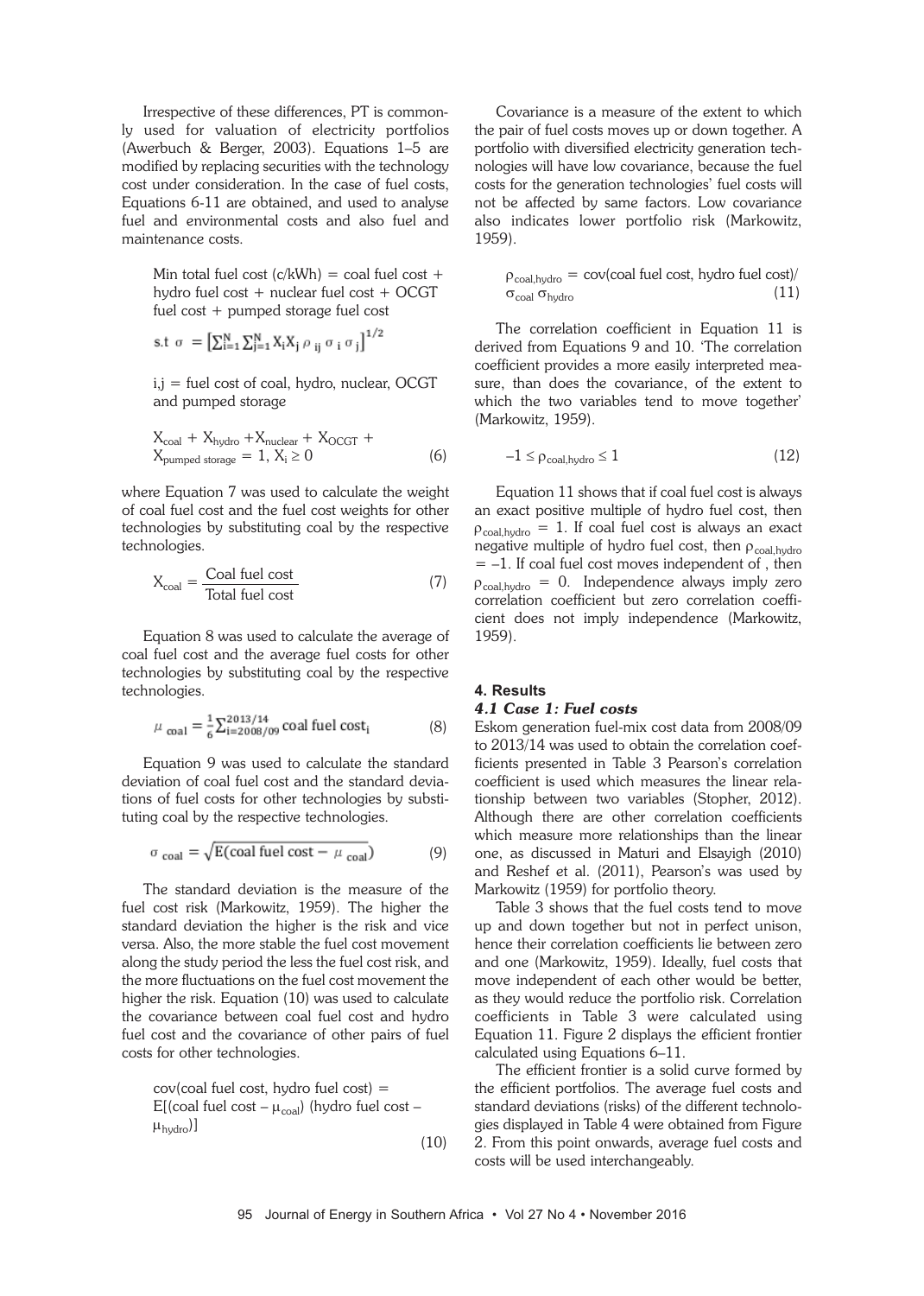|             | Coal  | <b>Nuclear</b> | PS    | Hydro | <b>OCGT</b> |
|-------------|-------|----------------|-------|-------|-------------|
| Coal        | 1.000 | 0.792          | 0.893 | 0.741 | 0.820       |
| Nuclear     |       | 1.000          | 0.740 | 0.690 | 0.629       |
| PS          |       |                | 1.000 | 0.867 | 0.905       |
| Hydro       |       |                |       | 1.000 | 0.575       |
| <b>OCGT</b> |       |                |       |       | 1.000       |

**Table 3: Correlation coefficients for Eskom's fuel mix.**

#### **Table 4: Technologies' fuel average costs and standard deviations.**

| Technology  | Fuel average cost<br>(C/kWh) | Fuel costs risk<br>(c/kWh) |
|-------------|------------------------------|----------------------------|
| Coal        | 12.34                        | 2.96                       |
| Hydro       | 2.97                         | 0.51                       |
| Nuclear     | 4.85                         | 1.30                       |
| <b>OCGT</b> | 243.96                       | 46.49                      |
| PS          | 12.75                        | 1 94                       |

The centres of the circles in Figure 2 on the efficient frontier represent ten equally spaced efficient portfolios. Looking the efficient frontier from the bottom left to the top right, one can observe that:

• The centre of the first circle on the left has hydro. This shows that the efficient portfolio consisting of hydro only has less risk and cost compared to other nine efficient portfolios. Hydro's average fuel cost was calculated using Equation 8 and hydro's fuel cost standard deviation was calculated from Equation 9. Also, as can be seen in Table 4, hydro has both the least average cost

and least risk compared to other technologies.

- The 2013/14 fuel portfolio is the square between the 8<sup>th</sup> and the 9<sup>th</sup> efficient portfolios. This part of the efficient frontier has portfolios with high cost and high risk. The 2013/14 fuel portfolio weights were derived from Equations 6 and 7, using 2013/14 fuel costs. The 2013/14 mix is dominated by OCGT's, this explains its location in Figure 2. The average cost of the 2013/14 fuel portfolio is 213.63 with a corresponding risk of 40.68 .
- The centre of the last circle on the right has OCGTs. This shows that the efficient portfolio with highest risk and cost compared to other nine efficient portfolios consist of OCGTs. Also, as can be seen in Table 4 OCGTs have both the highest average cost and the highest risk compared to other technologies.

Table 5 displays the average fuel costs and standard deviations (risks) of the ten efficient portfolios starting from bottom left to the top right of Figure 2. The first efficient portfolio on the left will be labelled



**Figure 2: Technology allocation portfolio – fuel costs.**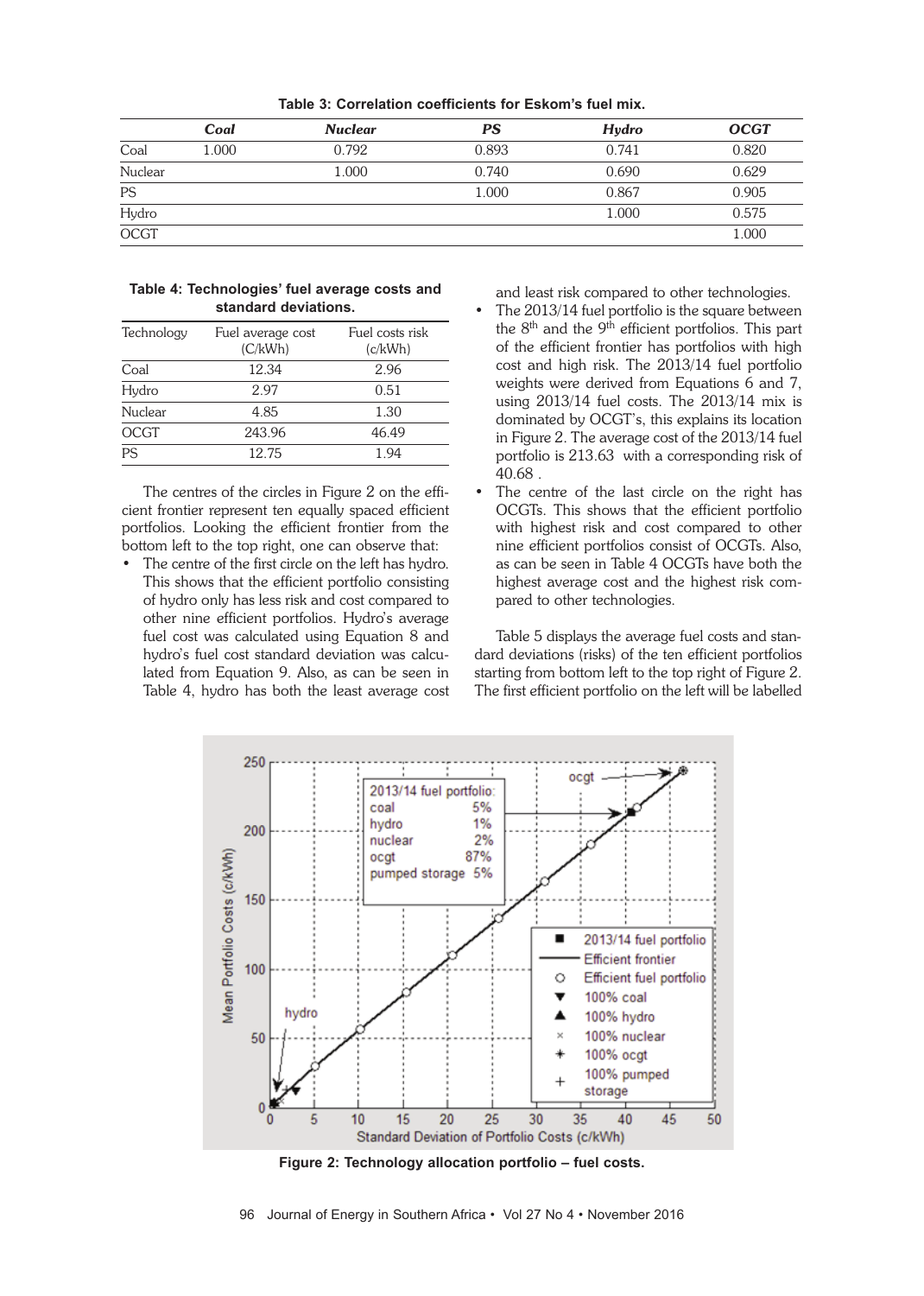**Table 5: Costs and risks of the 10 efficient portfolios in Figure 2.**

| Efficient portfolio 1 |      |       |             |       |        |        |       |                      |       |        |
|-----------------------|------|-------|-------------|-------|--------|--------|-------|----------------------|-------|--------|
| Cost(c/kWh)           | 2.97 |       | 29.75 56.53 | 83.30 | 110.08 | 136.86 |       | 163.63 190.41 217.18 |       | 243.96 |
| Risk (c/kWh)          | 0.51 | -5.11 | 10.25       | 15.42 | 20.60  | 25.77  | 30.95 | 36.13                | 41.31 | 46.49  |

as efficient portfolio 1, the next as efficient portfolio 2 and so on until efficient portfolio 10 on the top right.

Table 5 confirms that hydro is in the centre of efficient portfolio 1, as this efficient portfolio cost and risk matches hydros as displayed in Table 4. Similarly, OCGTs are in the centre of efficient portfolio 10, as this portfolio cost and risk matches OCGTs as displayed in Table 4. The actual technology allocation of the efficient portfolios in Table 5 is shown in Figure 3.

As seen in Figure 3, efficient portfolios 2–9 consist of pumped storage on a decreasing scale from 93% to 12% and OCGTs on an increasing scale from 7% to 88%, respectively.

Figure 3 and Table 5 show that the portfolios with less cost and risk are dominated by hydro and pumped storage. As seen in Table 1, the capacity of both these technologies will not be sufficient to provide electricity in South Africa. Figure 3 and Table 5 also show that the portfolios that are dominated by OCGTs have high cost and risk.

As per results, the efficient portfolios in Figure 3 suggest that South Africa has to move away from coal and nuclear completely. It would take a while for Eskom to do this because it is currently building two new coal power stations with a total capacity of 9564 MW. Also there are about five existing coal stations which are below 30 years and the nuclear station is about 30 years old. These stations still have another 20 to 30 years before decommissioning (Eskom, 2013). Currently, South Africa does not have much choice but to use all the technologies that are available due to electricity generation capacity constraints. Figure 4 is obtained by taking a closer look at the efficient frontier starting on the bottom left-hand side of Figure 2.

Figure 4 shows that the pumped storage is above the efficient frontier and both the nuclear and coal are below it. As we have seen in Figure 3, pumped storage appears on the efficient portfolios unlike coal and nuclear.

Figure 5 shows that the 2013/14 fuel portfolio is below the efficient frontier. Portfolios P and Q are the efficient alternatives to the 2013/14 fuel portfolio. Portfolio Q is desirable because of less cost and risk, compared to portfolio P. Even though portfolio Q is on the efficient frontier it is on the high cost side of the efficient frontier, which is not desirable.

#### *4.2 Case 2: Fuel and environmental costs*

In this section the same analysis presented in section 4.1 is performed, except that the environmental costs are added to the fuel costs for coal, nuclear and OCGT stations. Coal, nuclear and OCGT are the technologies affected by the environmental levies. From the data analysis Figure 6 is obtained. The average costs increased as follows:

- coal from 12.34 (fuel only) to 14.47 c/kWh (fuel and EL), a 17% increase;
- nuclear from 4.85 to 6.99 c/kWh, a 44% increase; and



**Figure 3: Technology allocation of the ten efficient portfolios.**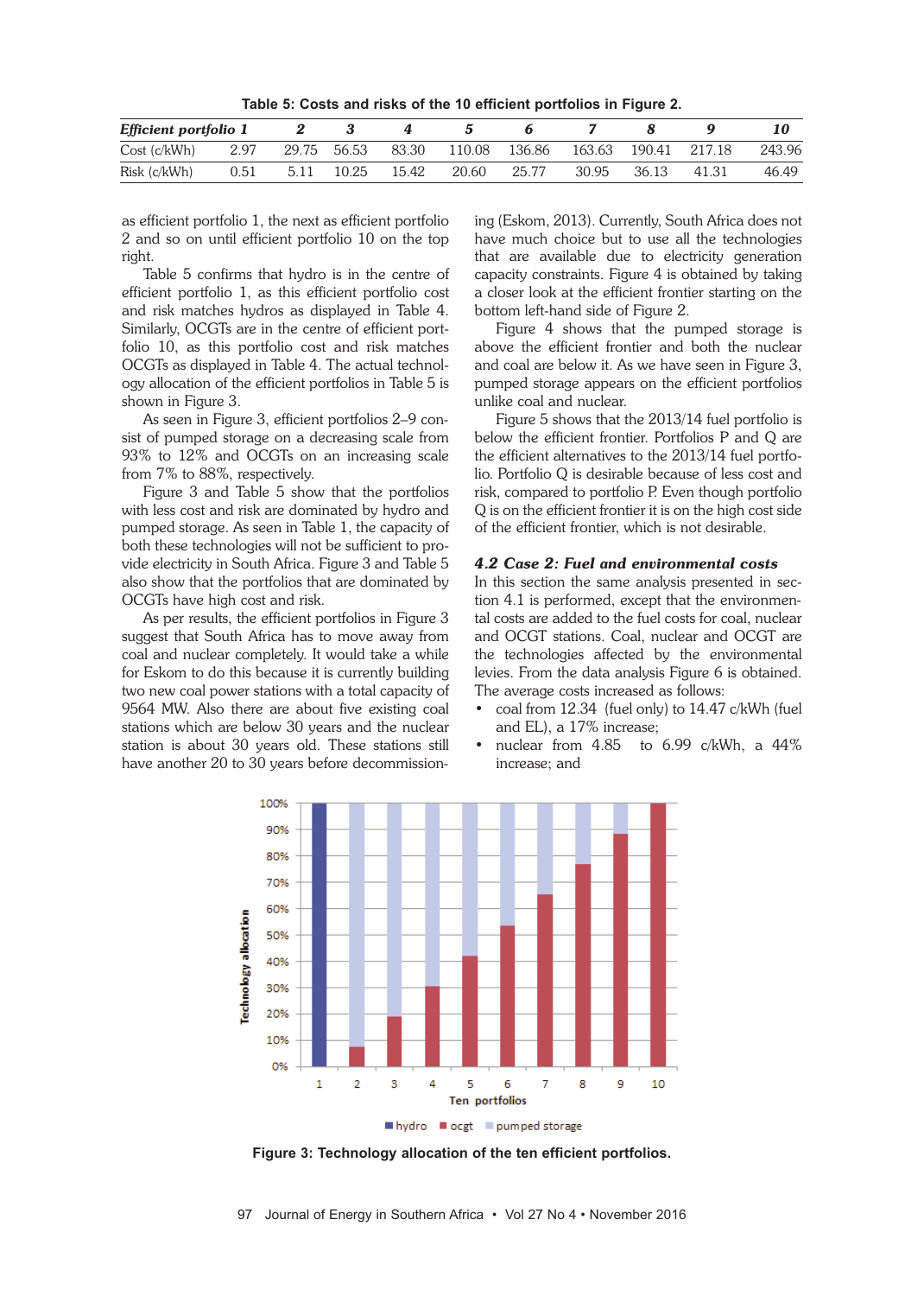



**Figure 5: Figure 3 zoomed – 2.**

• the OCGT from 243.96 to 246.17 c/kWh; a 1% increase.

The 2013/14 fuel and environmental levy portfolio's cost (210.99 c/kWh) decreased when compared to 2013/14 fuel portfolio's cost (213.63 c/kWh). This shows that environmental levy costs as currently determined have little effect in discouraging nonrenewable electricity generation.

# *4.3 Case 3: Fuel and operation and maintenance costs*

Similarly to case 2, in this case the operation and

maintenance (O&M) costs were also added to the fuel costs of each technology and the analysis results are shown in Figure 7. When adding the O&M costs to the fuel costs, the following major increases were observed when compared to fuel only costs:

- Nuclear's average cost increased from 4.85 (fuel only) to 11.48 (fuel and O&M), a 137% increase.
- Hydro's average cost increased from 2.97 (fuel only) to 5.44 (fuel and O&M), a 83% increase, and
- Coal's average cost increased from 12.34 (fuel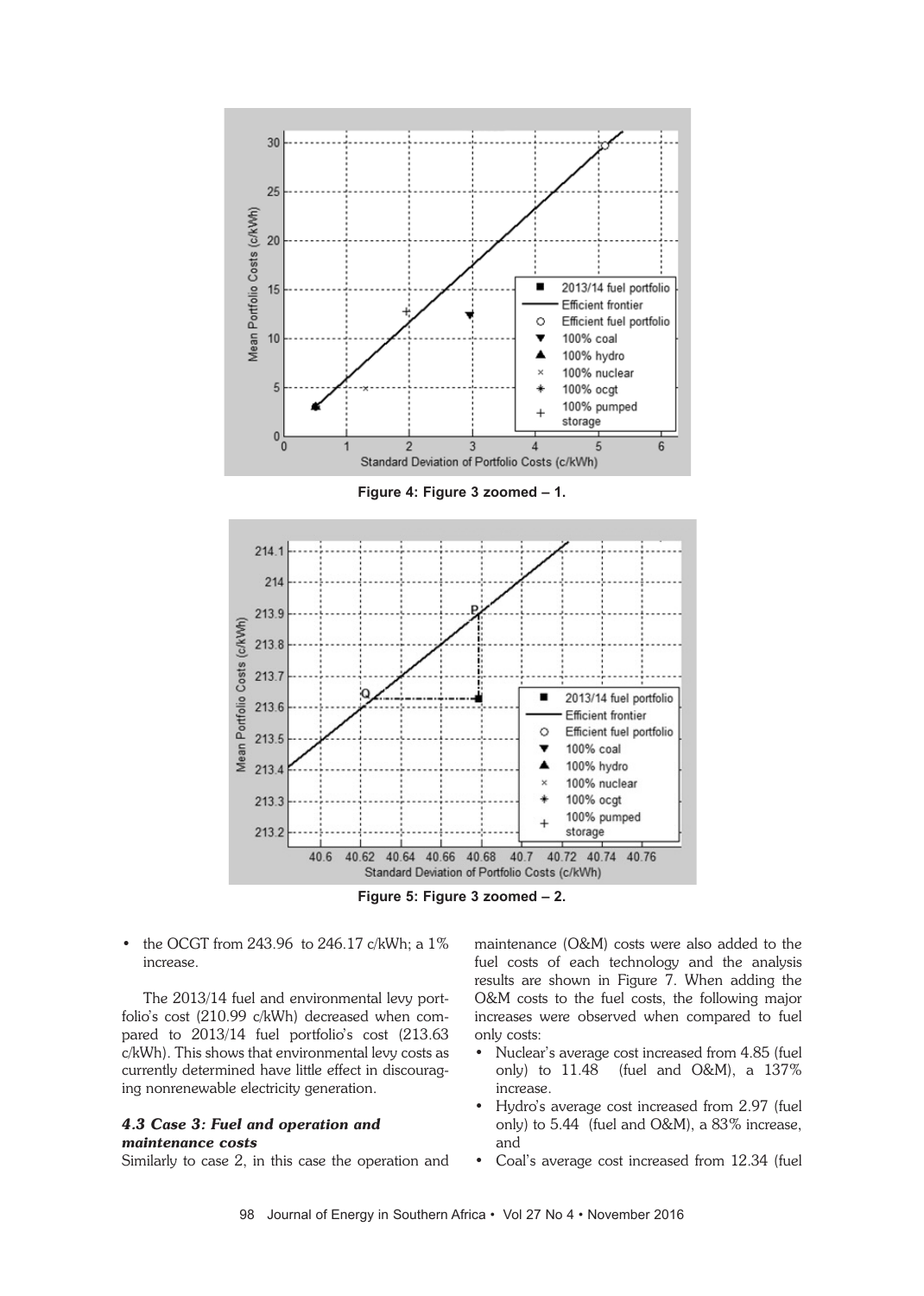

**Figure 6: Technology allocation portfolio – Fuel and environmental costs.**



**Figure 7: Technology allocation portfolio – fuel and O&M costs.**

only) to 15.60 (fuel and O&M), an increase of 26%.

The 2013/14 fuel and O&M portfolio cost increased by 6% (226.18 c/kWh) when compared to 2013/14 fuel portfolio (213.63 c/kWh). Even though the 2013/14 fuel and O&M portfolio cost increased, the corresponding risk decreased from 40.68 to 18.14 c/kWh, 55% decrease. This shows that the fuel plus O&M costs were more stable compared to fuel only costs. The low risk is good, and it would have been better if it was observed in the case of fuel costs.

#### **5. Conclusions**

The analysis results show that South Africa's

2013/14 fuel portfolio is inefficient and has high risk. Following the 2007 and 2008 load-shedding, the entire portfolio capacity was increased by 3.7% and the OCGT stations fuel costs increased substantially. The high fuel costs have been incurred in producing electricity, when the electricity demand that was not met by coal stations was largely met by OCGT stations.

The efficient frontier based on fuel cost only shows that the efficient portfolios with minimum costs and low risk suggest that South Africa should move away from coal and nuclear, increase its exposure to hydro and pumped storage and reduce the exposure to OCGTs.

Adding environmental levy to the fuel costs, the analysis showed little to no impact in encouraging